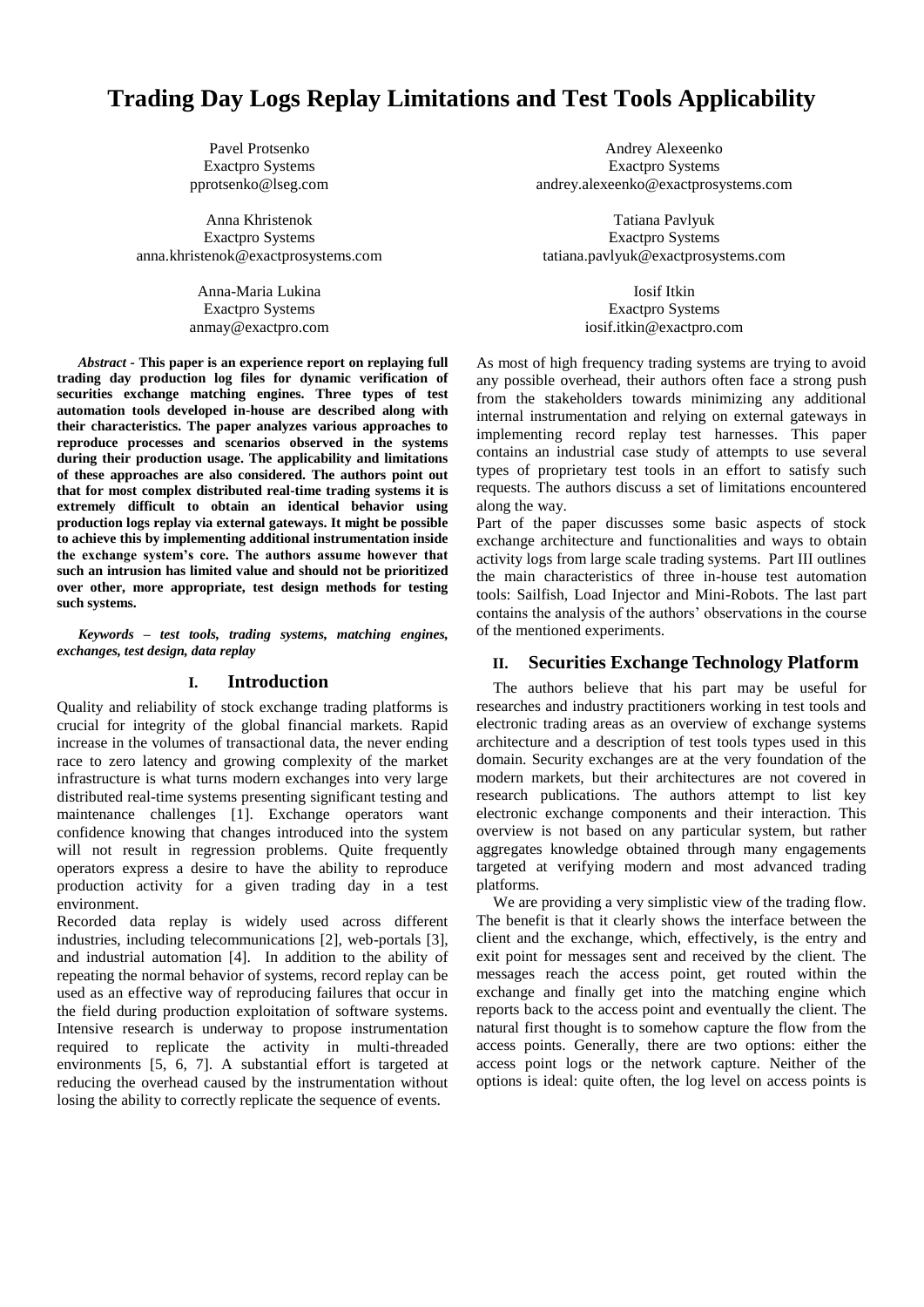set to Minimal to improve performance and network capture is not packet loss free.

Also Fig. 1 helps understand the scalability approach to the trading systems. Normally, there are multiple processing layers to allow for load balancing and initial hot redundancy, as well as mirrors to the key components on, in some cases, the whole system in a stand-by mode acting as a mirror to the primary one. Exchange systems can be scaled by distributing participants between different access points. Exchange systems scalability by instruments is possible if the traded securities are independent from each other. Any intersections like strategies or shared risk limits can dramatically reduce the potential for horizontal scalability.

#### **Processing tiers**

As a transaction request is sent from the client to the heart of the marketplace, the matching engine, it passes through various processing tiers:



As shown on the diagram, several distributed levels are involved prior to a point in time when the message reaches the matching engine core. It means that the data needs to be collected from many servers and time synchronization between the boxes becomes a serious issue. Even when timers of extreme precision and exact inbound sequencing are established, there is no guarantee that the message that comes to one access point earlier will get into the matching core earlier.

The following diagram lists typical components present in a securities exchange system:



**Fig. 2**. Typical exchange system components

Access points are represented by Trading and Market Data Gateways. Clients' systems connect to them using API or though the trading desktop. APIs can be implemented as a network specification or can be provided as a linkable library. Data record and replay is usually a more complicated process in the latter case. Trading gateways receive information from particular participants and send back responses dedicated to particular participants. Market Data gateways on the other hand disseminate information market wide. In most cases generic purpose public market data lacks some of the information required for replay. In order to monitor trading activity of the clients or desks within the same trading firm, participants often use Drop Copy gateways. These gateways send a copy of all messages received by the monitored connections. It is possible to use Drop Copy data if it is configured to track executions for all clients, which is rarely the case due to performance limitations.

The core of exchange system is a matching engine, the component responsible for crossing inbound orders and determining execution prices. The matching engine needs to sequence all incoming orders prior to determining the crossing outcome for every inbound event. This sequencing can happen inside the matching engine or prior to it on the routing and sequencing level. There are various types of matching cores. Some are price forming that determine execution prices on the basis of the orders submitted into the market, others are price referencing that uses prices produced elsewhere. Hybrid options are also available, where the prices are formed inside the exchange but some of the external pricing information is used, e.g. currency data or interest rates. The component that provides external pricing information is labeled as Reference Pricing Server on the diagram. Data replay for price reference and hybrid markets requires capturing not only client traffic, but also all external pricing information and its synchronization.

Some exchange systems not only take prices from external markets, but pass through inbound client orders when liquidity is not available on exchange. The component responsible for the process is called a Smart Order Router (SOR). SOR checks the liquidity available on other markets and executes the order in the optimal way. The presence of such a system broadens the number and complexity of communications links. Data replay for such a system also becomes a dual-stage process where the test tools have to submit inbound messages and afterwards properly react to the outbound messages from the system.

Once matching engine has determined the crossing outcome, it is necessary to distribute this information to a multitude of other components, including: trading and market data gateways, clearing, market surveillance, data persistence and warehousing, other post-trade and back office systems, etc. In order to avoid an extra load on the matching core, a separate sub-system is usually used for data distribution. The corresponding component is labeled as the Distribution System. Sometimes the presence of a dedicated system can help with data collection for replay.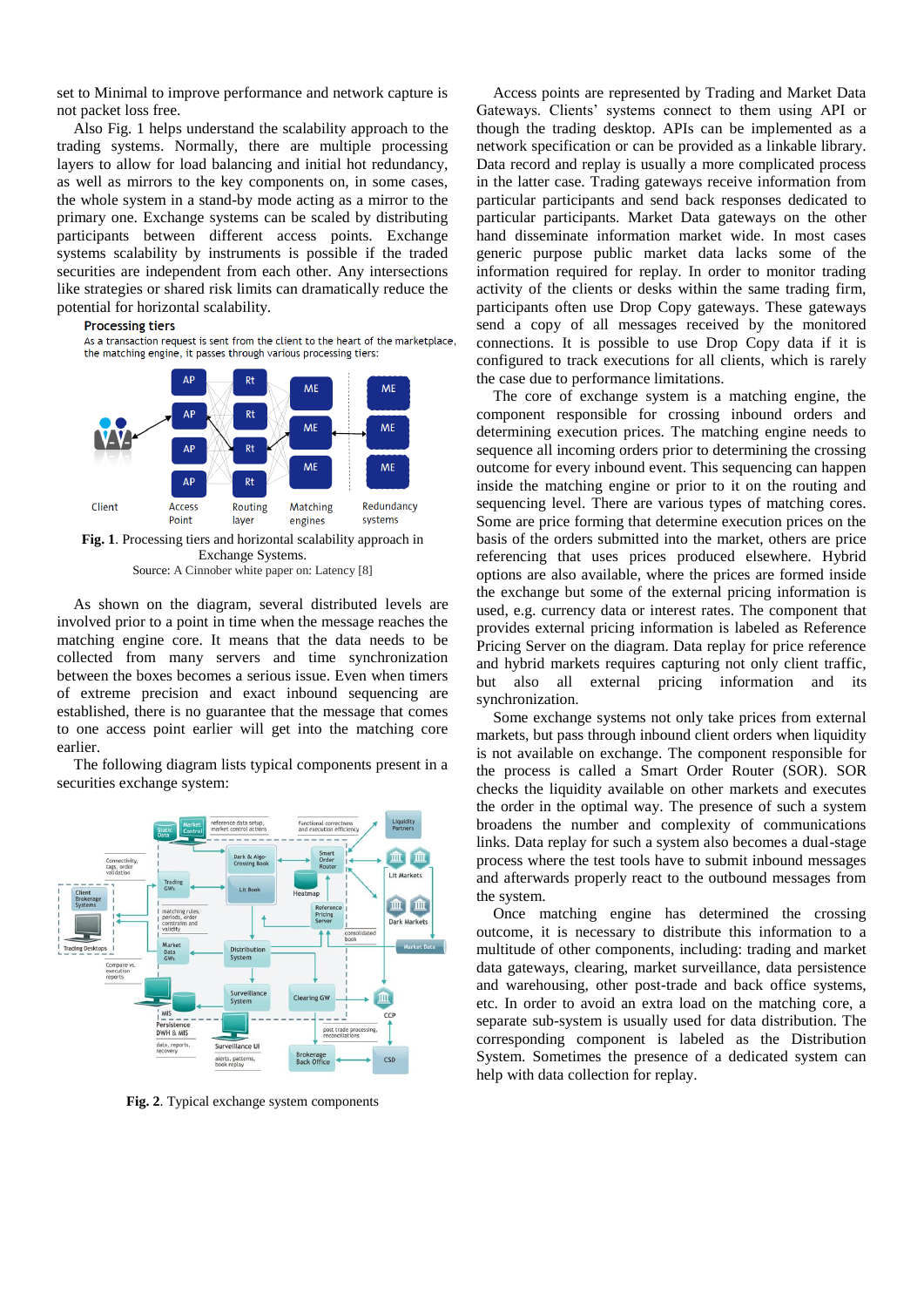The diagram shows two components important for data record and replay: Surveillance System and Data Persistence. The latter one is required to capture the data for analysis and reporting. Usually it is implemented as an asynchronous logging process that stores transactional data in a set of files later uploaded into a relational database. This data is also useful to restore the system's state in case of an outage. Market surveillance systems are targeted at helping exchanges to maintain orderly markets by analyzing all events in the system to check if any of them can represent signs of malicious participants' behavior, such as prices or volumes manipulation, money laundering, front-running, etc. Both Data Persistence and Surveillance Systems receive information about all events that are already correctly sequenced. This can potentially make them a perfect source for data record and replay. However, most of the time these systems process only business related data fields and do not store the data related to the low level networking technicalities.

On the other hand, interface logs and network captures contain the required low level details, but not necessarily properly sequenced and timed. The authors consider that in the future convergence can happen between technical monitoring and fraud detection [9] and the next generation of the Market Surveillance systems will capture both business data fields and low level networking details. This will make them a better source for data replay activities.

#### **III. Test Automation Tools**

There are two types of testing activities required to deliver software systems: functional testing and non-functional testing. The goal of functional testing is to verify that a system satisfies expectations in terms of its functionality. Nonfunctional testing is an activity targeted at validating the attributes of a system that do not relate to functionality, e.g. reliability, efficiency, usability, maintainability, and portability. Latency, throughput and capacity are critical nonfunctional characteristics the high frequency trading systems. Functional and non-functional testing are both important for the orderly functioning of the financial markets.

The authors have participated in a number of projects that put a series of innovative exchange trading systems live. In the course of this work, a set of test automation tools was created to cover all necessary aspects of the quality assurance process. This part covers three tools:

- *a) Sailfish – functional testing;*
- *b) Load Injector – load testing;*

*c) Mini-Robots – testing at the confluence of functional and non-functional testing.*

#### *Sailfish*

Sailfish is a test automation tool whose primary target is testing of bi-directional message flows in distributed trading platforms and market data delivery systems. It is a back-end tool that is typically connected to message gateways / APIs utilized by trading or market data traffic.

The purpose of Sailfish is to minimize manual intervention required to execute test suites. In its more sophisticated deployments, Sailfish makes it possible to achieve fully autonomous scheduled test execution that does not require ongoing operator monitoring.

Sailfish has a modular structure whereby a shared framework is used in conjunction with specialized plug-ins. Separate plug-ins are used for each protocol version, including industry-standard protocols, such as FIX [10], SWIFT [11], etc., and proprietary protocols.

Test Libraries developed for Sailfish include tests for a variety of business contexts (Regulated Markets, MTFs, Dark Pools, Clearing Houses, and Brokerage Systems) realized in a wide range of technical and middle-ware infrastructures.

Sailfish is a simple keyword-driven test tool. Test scripts are specified in Comma Separated Values (.CSV) format. Each line in the file contains one of the following:

- *Send valid and invalid messages into system under test;*
- *Compare received messages with a filter and create a report with comparison results;*
- *Synchronization points and test cases start/stop markets;*
- *Wait for a predefined number of milliseconds between these types of actions.*

Every keyword has its corresponding action implemented as a Java class. Parameters from each line are passed to the class for processing. Parameters can be in a form of constant values, java functions, and references to the values in previous steps.



**Fig. 3**. A generic representation of Sailfish

To turn production data into Sailfish test scenarios, one needs to generate a set of .csv files. Outbound messages are translated into Send actions, inbound messages are translated into Receive and Compare actions. The key challenges with replaying the data are:

- *a) Efficient usage of the functions and references;*
- *b) Correct specification of synchronization points and wait times.*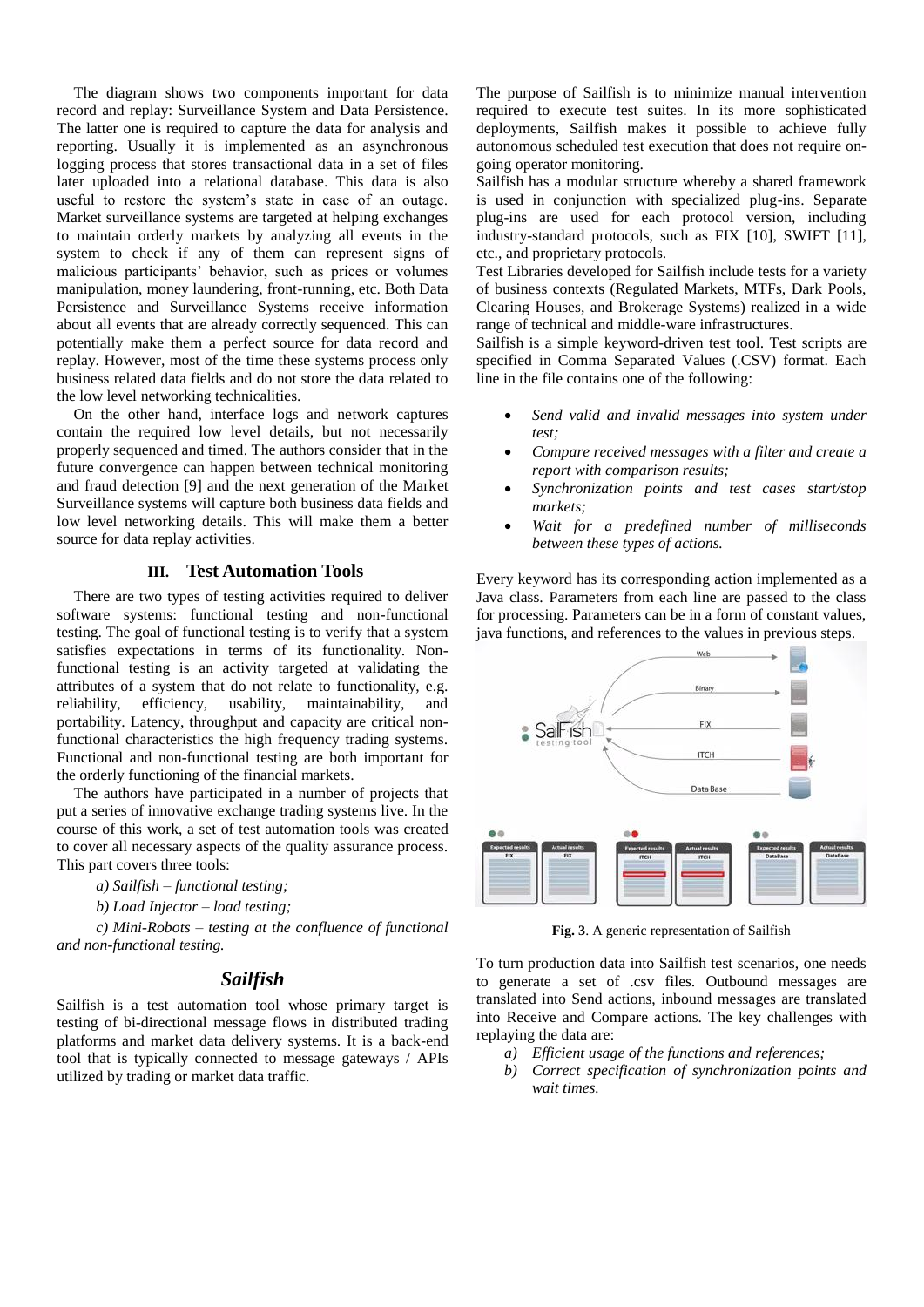Functions are required to provide values for the fields that can't be used as constants during replay, e.g. timestamps and unique client order identifiers. References are required when outbound messages need to refer to some inbound data, e.g. generated internal exchange identifiers. Synchronization points are responsible for splitting message flow between test cases and ensuring correct sequence of events for concurrent messages. The following table summarizes the main characteristics of Sailfish:

| Capacity &<br>Precision                           | Throughput 40 transactions per second with validations / 800 in<br>performance mode. Time precision $\approx$ 25-50 ms                                                                                                                                                                                 |                                     |
|---------------------------------------------------|--------------------------------------------------------------------------------------------------------------------------------------------------------------------------------------------------------------------------------------------------------------------------------------------------------|-------------------------------------|
| <b>Testing Type</b>                               | <b>Active Real-Time</b>                                                                                                                                                                                                                                                                                |                                     |
| <b>Target SUT</b>                                 | Trading Platforms, Market Data Delivery and Post-Trade Systems                                                                                                                                                                                                                                         | D<br>$\mathbf{O}$                   |
| <b>SUT</b> Interface                              | Back-end (typically connected to message gateways / APIs, and<br>DBs); GUI Testing Capabilities supported via plug-ins to other<br>tools (e.g., Selenium)                                                                                                                                              | t<br>$\mathbf{O}$<br>$\mathbf{n}$   |
| Method                                            | SUT Interaction Message injection and capture for testing of real-time low-latency<br>bi-directional message flows; DB queries for data verification                                                                                                                                                   | $\mathbf n$<br>ic<br>it             |
| Protocols                                         | Extant plug-ins for Industry-standard (FIX and dialects, FAST,<br>SWIFT, ITCH, HTTP, SOAP, etc.) and Proprietary (MIT, SAIL,<br>HSVF, RTF, RV, Reuters, Fidessa OA, Quant House, etc.)<br>protocols. New plug-ins for additional protocols developed by<br>request (shared between Sailfish and Shsha) | ir<br>m<br>$\mathbf{O}$<br>p:<br>ir |
| <b>Test Scripts</b>                               | Human-readable CSV files; scripts generated manually by test th<br>analysts or automatically by test script generator using results of<br>passive testing performed by other tool (e.g., Shsha)                                                                                                        | $\overline{c}$<br>Sl                |
| Test<br>Management,<br>Execution and<br>Reporting | Integrated (Web front-end), allows for multiple simultaneous<br>heterogeneous connections, consecutive execution of multiple<br>planned scripts, test results summary and detailed test reports<br>REST API supports remote control of Sailfish instances. Optional<br>Big Button framework supported  |                                     |
| Platform<br>requirements                          | Written in<br>Java.<br>footprint cross-platform<br>Low<br>application<br>MySQL or other RDBMS                                                                                                                                                                                                          | T                                   |
|                                                   |                                                                                                                                                                                                                                                                                                        |                                     |

**Fig. 4**. The main characteristics of Sailfish

## *Load Injector*

Load Injector is a powerful load generator targeted at stressing scalable high load trading infrastructures [12]. Load Injector supports FIX (all versions), ITCH, LSE, Native, SOLA SAIL & HSVF, HTTP, SOAP, and various binary trading systems protocols. The tool's architecture allows flexible expansion into additional protocols.

Load Injector is an open-cycle load generator capable of supporting both model and measurement approaches of performance testing.

The tool relies on a set of methods to increase its efficiency:

- a) managing the executed threads via a central controller
- b) using pre-configured templates for generating message streams
- c) coordinated processing of data obtained from a reverse data stream



**Fig. 5**. A generic representation of Load Injector

Due to performance requirements, Load Injector is not capable f transforming CSV or other data format into messages due to related overhead. That is why Load Injector relies on a set f raw data files that contain messages to be sent. It is necessary to perform minimal required modifications of the messages to be sent, such as timestamps, unique client order dentifiers, checksums and other related fields. As in Sailfish, is sometimes necessary to base outbound messages on inbound data. The process is implemented in an efficient manner via a centralized reversed data processing loop. Any utbound messages modifications and inbound messages processing required for successful data replay had to be mplemented inside the Load Injector source code instead of ne test scripts. This introduces additional difficulties in comparison to a functional testing tool. The following table ummarizes the main characteristics of Load Injector:

| <b>Item</b>                | <b>Description</b>                                                                                                                                                                                                                                                                |  |  |  |
|----------------------------|-----------------------------------------------------------------------------------------------------------------------------------------------------------------------------------------------------------------------------------------------------------------------------------|--|--|--|
| Capacity $\&$<br>Precision | Throughput up to 75,000 msg per core per second. Total<br>capacity hundreds of thousands messages per second.<br>Precision is in microsecond range.                                                                                                                               |  |  |  |
| Testing Type               | Active Load and Non Functional Testing                                                                                                                                                                                                                                            |  |  |  |
| <b>Target SUT</b>          | Trading Platforms, Market Data Delivery and Post-Trade<br>Systems and their combinations                                                                                                                                                                                          |  |  |  |
| <b>SUT</b> Interface       | Back-end (typically connected to message gateways / APIs;<br>streams generation: meast/ucast);<br>GUI<br>Testing<br>data<br>Capabilities not supported                                                                                                                            |  |  |  |
| Method                     | SUT Interaction Inputs and outputs are generated based on the configured load<br>shapes, parameters and templates. Captured messages can be<br>viewed and analyzed post-factum using the DB queries<br>(Shsha) or/and performance calculator tool (also developed<br>by Exactpro) |  |  |  |
| Protocols                  | Extant plug-ins for Industry-standard (FIX and dialects,<br>FAST, ITCH, etc.) and Proprietary (MIT, SAIL, HSVF, RTF,<br>RV, Quant House, etc.) protocols. New plug-ins for<br>additional protocols developed by request                                                           |  |  |  |
| <b>Test Scripts</b>        | Capable to stress the system with high rate of transactions<br>including microbursts. Used for Throughput, Bandwidth,<br>Latency tests. Can be used for support of fault tolerance<br>(Failover) tests                                                                            |  |  |  |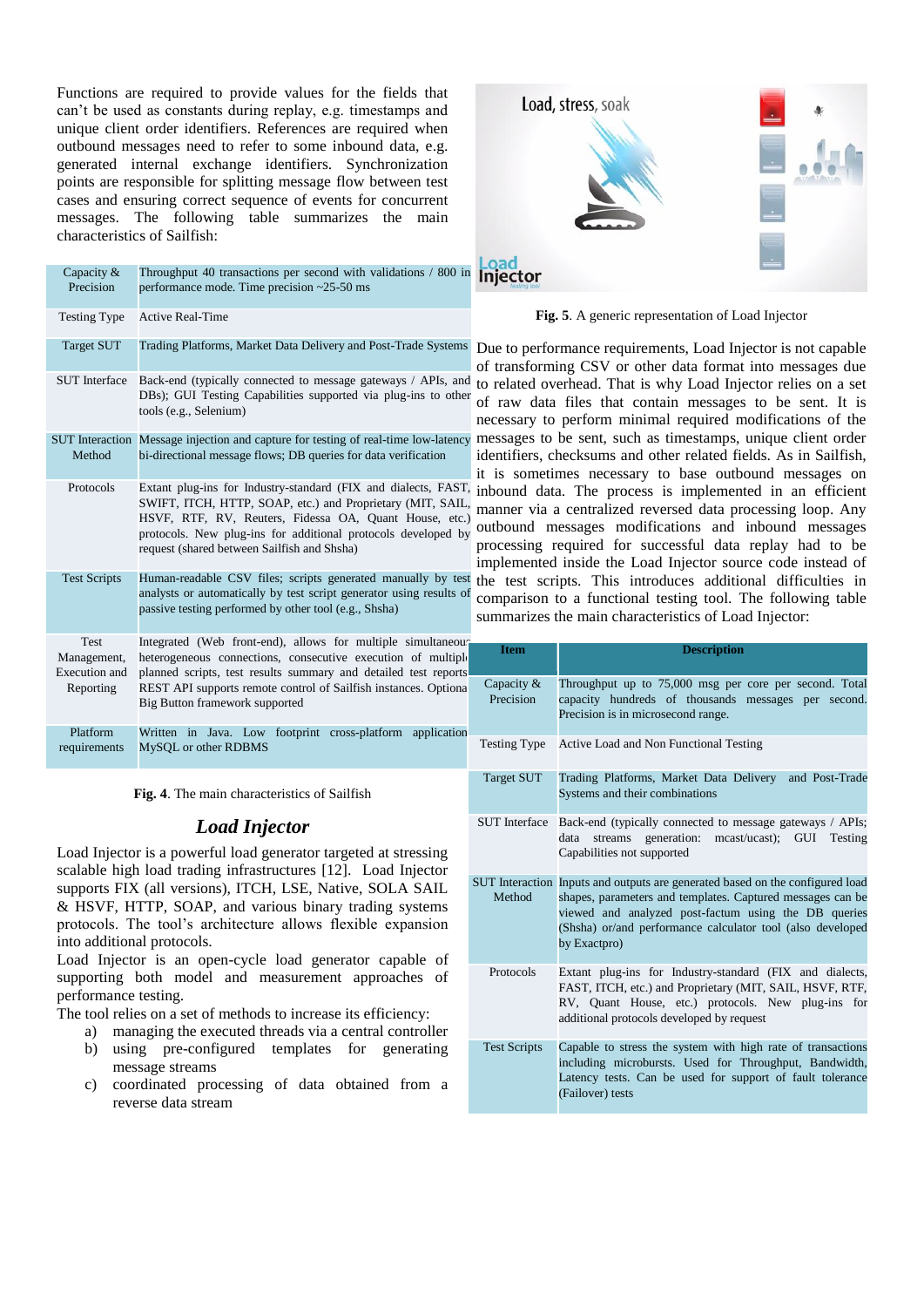| <b>Test</b>              | Simulation of multiple client connections with specified load                                                     |  |  |  |  |  |  |  |
|--------------------------|-------------------------------------------------------------------------------------------------------------------|--|--|--|--|--|--|--|
| Management,              | shape for each connection or group of connections (configure                                                      |  |  |  |  |  |  |  |
| Execution and            | number of connections, messages templates, Load Shape for                                                         |  |  |  |  |  |  |  |
| Reporting                | each connection or group of connections, messages                                                                 |  |  |  |  |  |  |  |
|                          | distribution for each connection or group of connections)<br>Simulation of market data streams with required SLAs |  |  |  |  |  |  |  |
| Platform<br>requirements | Written in $C_{++}$ . Linux on 64-bit platform                                                                    |  |  |  |  |  |  |  |

**Fig. 6**. The main characteristics of Load Injector

# *Mini-Robots*

Some defects are located on the border of functional and nonfunctional testing (for example, complex race conditions scenarios). It is difficult to catch such defects using ordinary functional test automation or load generation tools. The test tool named Mini-Robots is targeted at addressing these limitations over the course of conducting testing of trading systems. In a nutshell, this testing tool finds its place in between Sailfish, a functional testing tool, and Load Injector, a non-functional testing tool. The Mini-Robots tool has been developed with the idea to simulate real traders' behavior, i.e. reacting to specific market conditions in a common fashion, but, on the other hand, having a certain degree of freedom of how to react. Each of the robots acts independently and can execute a particular trading strategy or simply replay a stored list of orders. Mini-Robots uses realistic gateways to establish connectivity with the systems under test [13].



**Fig. 7**. A generic representation of Mini-Robots

The following table summarizes the main characteristics of Mini-Robots:

| <b>Item</b> | <b>Description</b>                                |  |  |  |  |  |
|-------------|---------------------------------------------------|--|--|--|--|--|
| Capacity &  | Hundreds – thousands of messages depending on the |  |  |  |  |  |
| Precision   | algorithm complexity. Millisecond precision       |  |  |  |  |  |

| <b>Testing Type</b>                                      | Active Multi-Participants (applicable for testing at the<br>confluence of functional and non-functional testing)                                                                                                                        |  |  |  |  |
|----------------------------------------------------------|-----------------------------------------------------------------------------------------------------------------------------------------------------------------------------------------------------------------------------------------|--|--|--|--|
| Target SUT                                               | Trading Platforms and Market Data Delivery Systems                                                                                                                                                                                      |  |  |  |  |
| <b>SUT</b> Interface                                     | Back-end (typically connected to message gateways / APIs);<br><b>GUI Testing Capabilities not supported</b>                                                                                                                             |  |  |  |  |
| <b>SUT</b> Interaction                                   | injection<br>Message<br>and<br>capture<br>emulate<br>to<br>multiple                                                                                                                                                                     |  |  |  |  |
| Method                                                   | participants' activity in electronic markets (essential when<br>there is a need to reproduce complex scenarios that can be<br>created by trading algorithms)                                                                            |  |  |  |  |
| Protocols                                                | Extant plug-ins for Industry-standard (FIX and dialects, etc.)<br>and proprietary protocols. New plug-ins for additional<br>protocols developed by request                                                                              |  |  |  |  |
| <b>Test Scripts</b>                                      | Multi-threaded Java code specifying different liquidity<br>profiles                                                                                                                                                                     |  |  |  |  |
| <b>Test</b><br>Management,<br>Execution and<br>Reporting | front-end),<br>allows<br>Integrated<br>(Web)<br>for<br>multiple<br>heterogeneous<br>connections,<br>simultaneous<br>concurrent<br>emulation of multiple participants, detailed test reports.<br>Optional Big Button framework supported |  |  |  |  |
| Platform<br>requirements                                 | Written in Java                                                                                                                                                                                                                         |  |  |  |  |

**Fig. 8**. The main characteristics of Mini-Robots

Outbound messages based on an inbound flow are incorporated into Mini-Robots as they are similar to ordinary algorithmic trading systems, and, as such, maintain received data in a way required to send order amends/cancellation and are able to react on fill and market data signals.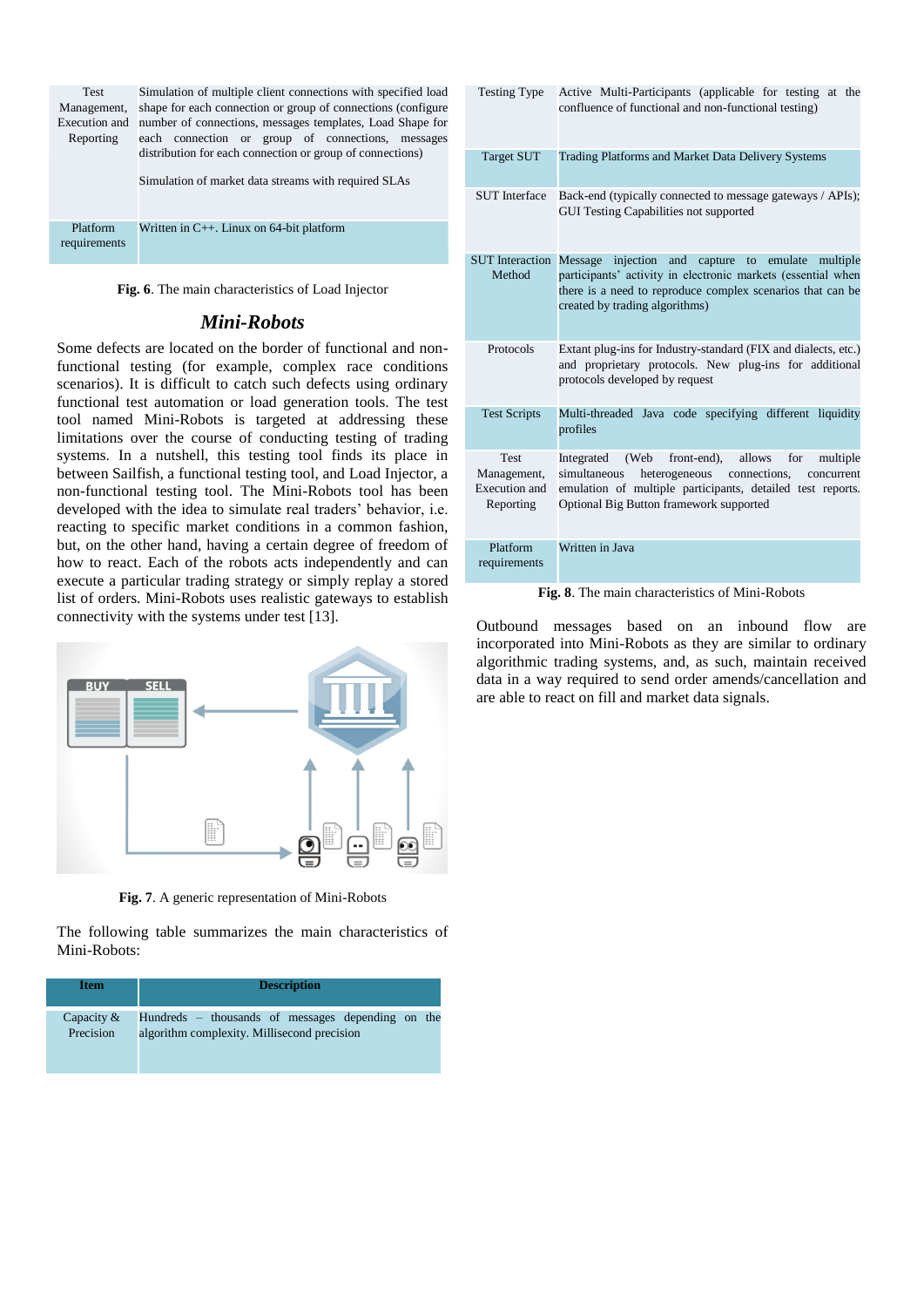# *Test Tools Applicability Comparison*

The following diagram contains a summary of using the test tools:

|                                                                            | <b>Test Type</b>                                                                                                                       | Active test tools |                  |                   |
|----------------------------------------------------------------------------|----------------------------------------------------------------------------------------------------------------------------------------|-------------------|------------------|-------------------|
| <b>Test Phase</b>                                                          |                                                                                                                                        |                   | <b>kinjector</b> | <b>Minirobots</b> |
| System                                                                     | · Unit, Component, Component Integration<br>· Continuous Integration<br>· System                                                       |                   |                  |                   |
| <b>QA - Functional</b>                                                     | - Smoke<br>· Ad Hoc / Exploratory<br>· Use Case Scenario<br>· Negative, Dirty<br>· Back to back, Mutation                              | σ                 | ൚                |                   |
| <b>QA - At the Confluence of</b><br><b>Functional &amp; Non Functional</b> | · High Volume Automated HiVAT<br>· Exhaustive<br>· Fuzzing / Random<br>· Benchmarking/Efficiency<br>· Activity Replay<br>· Model-based |                   | M                |                   |
| <b>QA - Non Functional</b>                                                 | - Latency, Performance<br>· Capacity, Volume<br>· Load, Stress<br>· Fail-Over, Recovery                                                |                   | ൚                |                   |
| QA - Systems Integration                                                   | · Interoperability<br>- Systems Integration                                                                                            | Ø                 |                  |                   |
| QA - Regression                                                            | · Functional Regression<br>· Non Functional Regression                                                                                 | M                 | 冋                |                   |
| <b>Acceptance Testing/UAT</b>                                              | · User Acceptance/ Beta Testing<br>* Production Acceptance<br>· Client Conformance                                                     |                   |                  |                   |

**Fig. 9**. Test tool usage summary

# **IV. Replicating Trading Scenarios and Full Day Production Logs**

The authors have used the three tools to test various matching engines across different asset types, including equities, listed derivatives, FX and interest rate swaps. The test tools were connected to the systems using FIX, ITCH [14] and a set of proprietary binary protocols. Another testing tool named Shsha [15] developed by Exactpro was used to turn production data into test cases for the tools. The authors and Exactpro QA teams have tried all sources of production data referred in Part II (interface logs, network captures, and surveillance/drop copy feeds) to produce test cases describing production activity.

There are three levels of complexity in matching engines behavior and corresponding challenges related to the order book replay:

*a) Simple – confined order book independent for each instrument. This is usualy true for European lit cash markets*

*b) Reference price - instrument independent from each other that should take into account prices from some external market data feed. It is true for European dark cash markets*

*c) Strategies – multi-leg instruments and strategies, such as spreads, butterflies, condors, etc. Due to the presence of the strategies, instruments are no longer independent and any movement for a single instrument can result in changes across many other instruments through implied liquidity.*

North American markets introduce an extra level of complexity due to the necessity of passing through to other markets orders that could not be executed within the National Best Bid Offer (NBBO) [16]. Record replay for such markets

requires simulating both inbound and outbound SOR endpoints.

As expected, higher order book complexity results in extra challenges in order book replay. The ability to segregate the data by instrument can substantially reduce the volume of data that needs to be replayed in order to reproduce the order book state. Thus, replay techniques have appeared to be much more stable for confined central order books in contrast to interconnected strategy instruments with implied liquidity and reference price feeds.

The tests confirmed that it is possible to use all three tools to recreate steps for most of the observed failures. However, experiments also show that there is a decent chance of any given failure and that the data replay will not recreate the exact sequence of events at the first attempt. As expected, time sequencing of the events in distributed systems can be unreliable [17].

The first challenge is the precision of the injection process itself. Clearly, more light-weight injector written in C++ (Load Injector) is capable of obtaining better precision of the inbound flow. Load Injector works in a microsecond range. Mini-Robots have milliseconds precision, while the precision of Sailfish is at least an order of magnitude worse. Repeated experiments show that this factor is important to reproduce race-conditions and similar problems during micro-bursts. It turned out that the precision of Load Injector and Mini-Robots is sufficient to reproduce all scenarios encountered in practice. Test tool precision has three main aspects:

- *a) Logical events sequencing*
- *b) Time scale*
- c) *Absolute physical time*

The first aspect is important for any given scenario as the state of the order book and execution prices depend on the sequence of orders arriving on the market. A single recording can result in several replay options for the concurrent cases due to the proximity of outgoing and incoming messages. The time scale aspect is important for concurrency scenarios executed within the time frames comparable to internal processing delays, e.g. within a millisecond. Apart from the simplest market structures, there are many cases where absolute timing becomes important. The main ones are the trading cycle transitions, such as market opening/closing, and good till time orders.

The ability of replicating recorded events precisely is also severely affected by non-deterministic factors present in the modern exchange systems. To promote market fairness and reduce the space for manipulation, many exchange systems introduce random uncrossing times for auctions and circuit breakers [18], green rooms [19], etc.

Inconsistent data replay is not really a problem for issue reproduction. Test automation tools enable one to repeat the sequence a reasonable number of times to trigger the required failure mode. The situation appears to be different when one tries to apply replay to the whole trading operational day. Even 99% percent replay stability for a single scenario means a certain deviation in case of hundreds of thousands of transactions per instrument. Wrong event sequencing can have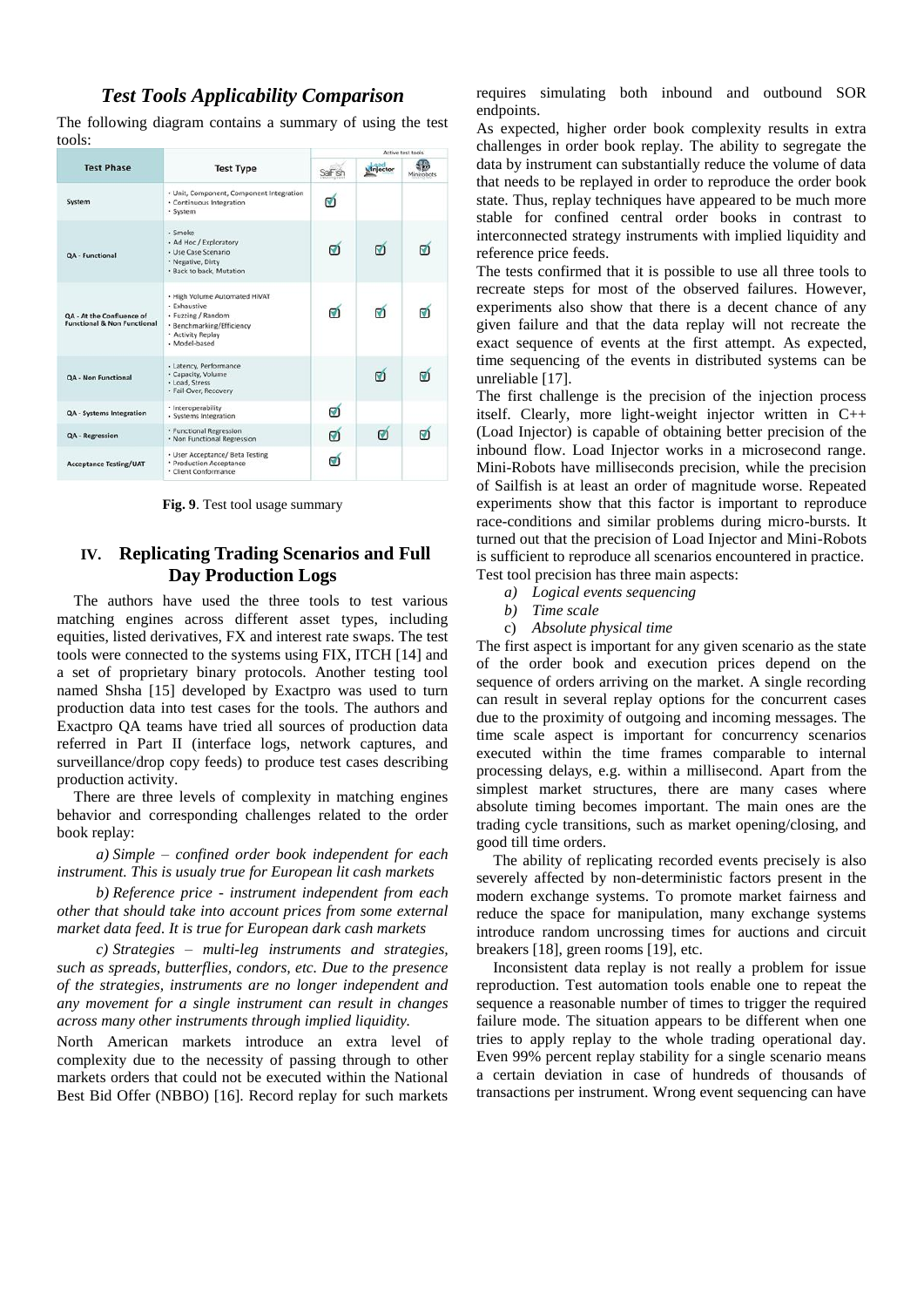a profound effect on the order book status and behavior, a.k.a. phase transition. For example, it can easily trigger a volatility interruption that will last for several minutes [20].

In course of the work, a few approaches were used to decrease the possibility of phase transitions and bring the test replay closer to original recordings:

*a) Tweaking exchange systems parameters responsible for circuit-breakers and other macro changes in behavior, e.g. increase price boundaries;*

*b) Using inbound market data to change the prices of outbound messages;*

*c) Using risk control software to filter inbound messages that can cause volatility interuption;*

*d) Adding extra liquidity after submitting recorded messages to bring the order book state towards original execution pattern.*

The first approach appeared to be the simplest one and, surprisingly, a very effective one in providing reasonable stability of replay over the course of the day. The latter approach is the most complex. It was implemented using Mini-Robots. It was easy to implement market data changes in both Sailfish and Mini-Robots as they are designed to use inbound information from the system to structure consequent messages. However, Sailfish replay is only applicable to less scalable systems as it has reasonably low performance. Load Injector, on the other hand, has limitless inbound capacity, but requires extra effort to have market data changes used by the feedback mechanism. Despite the fact that all these methods improve the entire day stability, they result in replaying different messages into a system that is different from the one used to perform recordings.

The authors have also analyzed the effectiveness of the full production day replay as a regression testing tool. It has been determined that any given trading day contains a small percentage of functional test libraries and scenario permutations from those used by QA teams to verify the systems. From the non-functional testing point of view, it is worth mentioning that volumes observed during the better part of the trading day are far away from the peak systems' throughput. The replay of the daily trading activity results in an inefficient usage of the scalable test system to cover a limited portion of available test scenarios. Moreover, changes in protocol specifications or market rules immediately make available recordings invalid for precise data replay.

#### **II. Conclusion**

Tests executed in scope of described work confirm that one hundred percent log replication is extremely difficult via external gateways even for the simple market structures and asset types. The following is required to ensure precise event replication:

- *a) Synchronized inbound data feeds;*
- *b) Control over events sequencing within a distributed trading system, the ability to re-order events across gateways and internal components;*
- *c) The ability to replace physical timing with logical timing;*
- *d) The ability to intervene at original time scale;*
- *e) Control over non-deterministic nature of the trading system.*

Clearly, such instrumentation introduced into low-latency system's core will dramatically modify its behavior. Additional studies of the reference systems with access to their source code and architecture are required to quantify the impact of instrumentation. A more precise data replay might be useful to reproduce the failures. However, the authors believe that attempts to replicate the full trading day bring an unsatisfactory return on investment.

#### *References*

- [1] The Government Office for Science foresight: *The Future of Computer Trading in Financial Markets, 2012*  Final Project Report [http://www.bis.gov.uk/assets/foresight/docs/computer](http://www.bis.gov.uk/assets/foresight/docs/computer-trading/12-1086-future-of-computer-%20trading-in-financial-markets-report.pdf)[trading/12-1086-future-of-computer-](http://www.bis.gov.uk/assets/foresight/docs/computer-trading/12-1086-future-of-computer-%20trading-in-financial-markets-report.pdf) trading-in-financial[markets-report.pdf](http://www.bis.gov.uk/assets/foresight/docs/computer-trading/12-1086-future-of-computer-%20trading-in-financial-markets-report.pdf)
- [2] K. Balck, O. Grinchtein, J. Pearson, *Model-based protocol log generation for testing a telecommunication test harness using CLP.* DATE '14: Proceedings of the conference on Design, Automation & Test in Europe, European Design and Automation Association, 2014
- [3] M. D. Syer, Z. M. Jiang, M. Nagappan, A. E. Hassan, M. Nasser, P. Flora, *Continuous validation of load test suites*. ICPE '14: Proceedings of the 5th ACM/SPEC international conference on Performance engineering, 2014
- [4] R. Ramler, W. Putschögl, D. Winkler, *Automated testing of industrial automation software: practical receipts and lessons learned.* MoSEMInA: Proceedings of the 1st International Workshop on Modern Software Engineering Methods for Industrial Automation, 2014
- [5] J. Chow, D. Lucchetti, T. Garfinkel, G. Lefebvre, R. Gardner, J. Mason, S. Small, P. M. Chen, *Multi-stage replay with crosscut.* VEE '10: Proceedings of the 6th ACM SIGPLAN/SIGOPS international conference on Virtual execution environments, 2014
- [6] S. Y. Wang, H. Patil, C. Pereira, G. Lueck, R. Gupta, I. Neamtiu, *Deterministic Replay based Cyclic Debugging with Dynamic*. CGO '14: Proceedings of Annual IEEE/ACM International Symposium on Code Generation and Optimization, 2014
- [7] N. Viennot, S. Nair, J. Nieh, *Transparent mutable replay for multicore debugging and patch validation*. ASPLOS '13: Proceedings of the eighteenth international conference on Architectural support for programming languages and operating systems, 2013
- [8] A Cinnober white paper on: Latency October 2009 update [http://www.cinnober.com/sites/default/files/news/Latency\\_](http://www.cinnober.com/sites/default/files/news/Latency_revisited.pdf) [revisited.pdf](http://www.cinnober.com/sites/default/files/news/Latency_revisited.pdf)
- [9] I. Itkin, N. Pryadkina, A. Kryukov, *Data Analysis in Highload Trading Systems,* AIST Conference: Analysis of images, social networks, and texts, 2013 [http://clubqa.ru/blogs/?p=436, AIST-2013](http://clubqa.ru/blogs/?p=436,%20AIST-2013)